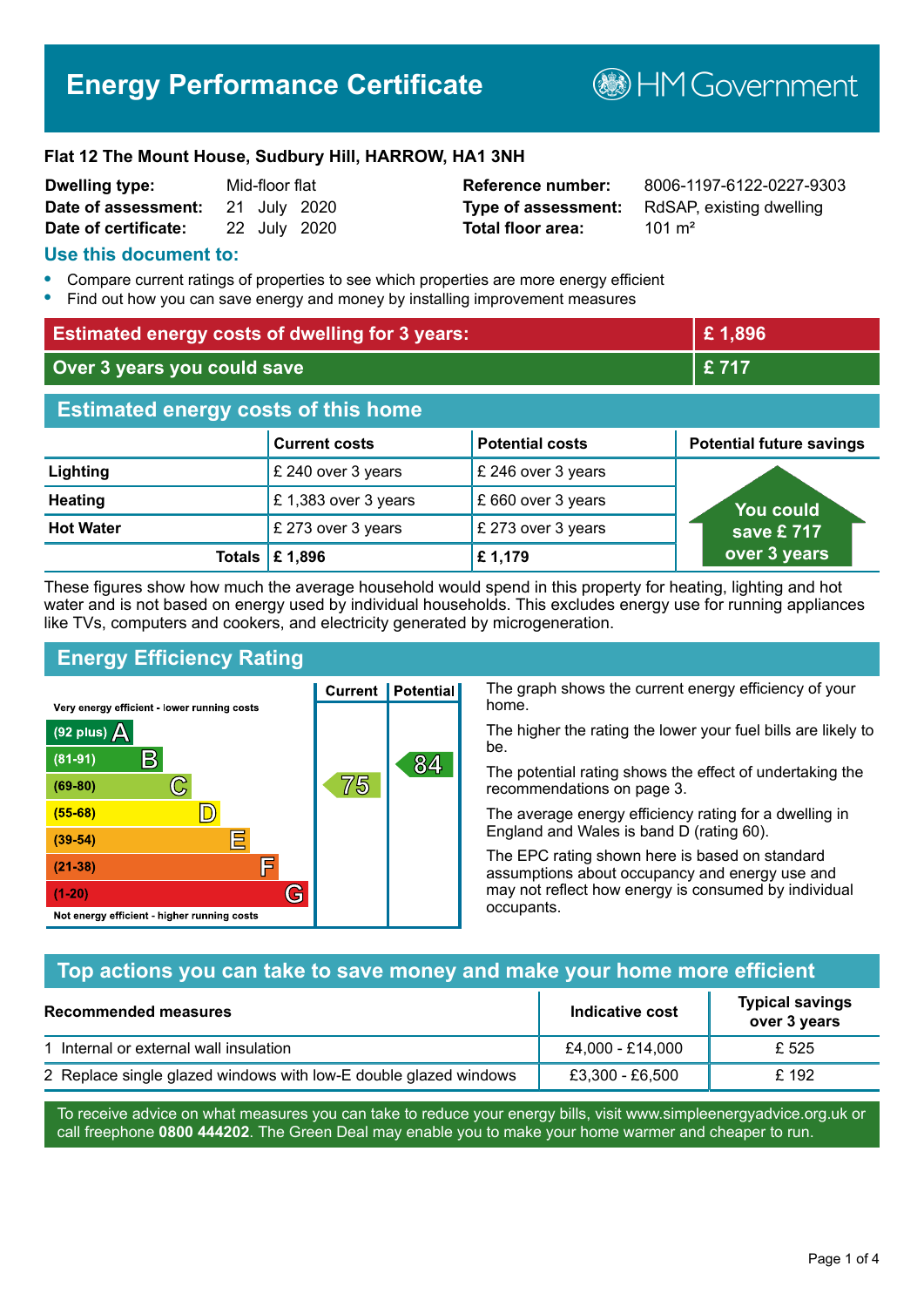#### 22 July 2020 RRN: 8006-1197-6122-0227-9303

**Energy Performance Certificate**

## **Summary of this home's energy performance related features**

| <b>Element</b>        | <b>Description</b>                             | <b>Energy Efficiency</b> |
|-----------------------|------------------------------------------------|--------------------------|
| Walls                 | Solid brick, as built, no insulation (assumed) | $\star$ * * * *          |
| Roof                  | (another dwelling above)                       |                          |
| Floor                 | (another dwelling below)                       |                          |
| Windows               | Single glazed                                  | ★☆☆☆☆                    |
| Main heating          | Boiler and radiators, mains gas                | ★★★★☆                    |
| Main heating controls | Programmer, room thermostat and TRVs           | ★★★★☆                    |
| Secondary heating     | None                                           |                          |
| Hot water             | From main system                               | ★★★★☆                    |
| Lighting              | Low energy lighting in all fixed outlets       | *****                    |

Current primary energy use per square metre of floor area: 150 kWh/m² per year

The assessment does not take into consideration the physical condition of any element. 'Assumed' means that the insulation could not be inspected and an assumption has been made in the methodology based on age and type of construction.

#### **Low and zero carbon energy sources**

Low and zero carbon energy sources are sources of energy that release either very little or no carbon dioxide into the atmosphere when they are used. Installing these sources may help reduce energy bills as well as cutting carbon. There are none provided for this home.

#### **Your home's heat demand**

For most homes, the vast majority of energy costs derive from heating the home. Where applicable, this table shows the energy that could be saved in this property by insulating the loft and walls, based on typical energy use (shown within brackets as it is a reduction in energy use).

| <b>Heat demand</b>           | <b>Existing dwelling</b> | Impact of loft<br>insulation | Impact of cavity<br>wall insulation | Impact of solid<br>wall insulation |
|------------------------------|--------------------------|------------------------------|-------------------------------------|------------------------------------|
| Space heating (kWh per year) | 7.781                    | N/A                          | N/A                                 | (4,008)                            |
| Water heating (kWh per year) | 2,036                    |                              |                                     |                                    |

You could receive Renewable Heat Incentive (RHI) payments and help reduce carbon emissions by replacing your existing heating system with one that generates renewable heat, subject to meeting minimum energy efficiency requirements. The estimated energy required for space and water heating will form the basis of the payments. For more information, search for the domestic RHI on the www.gov.uk website.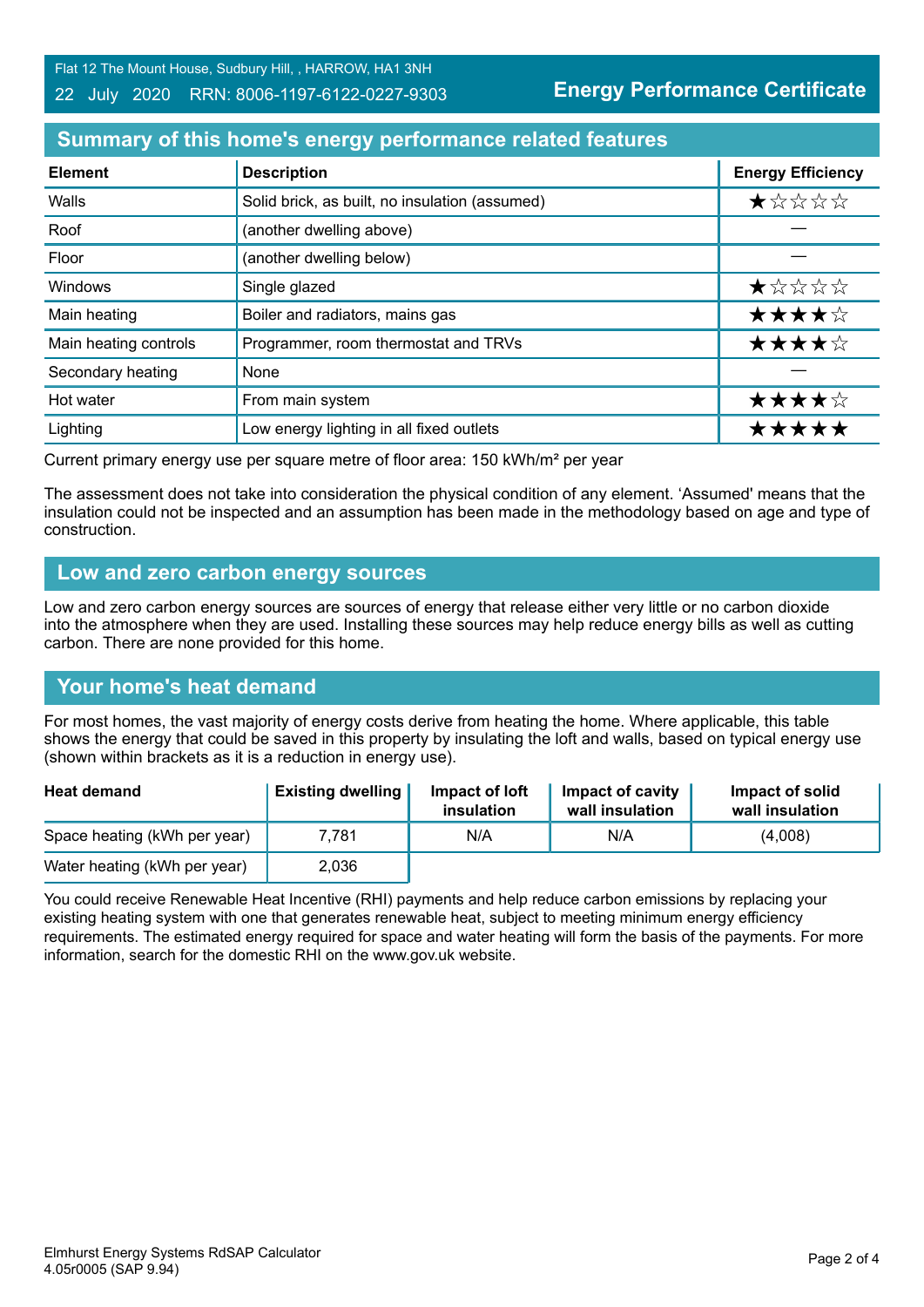Flat 12 The Mount House, Sudbury Hill, , HARROW, HA1 3NH

#### 22 July 2020 RRN: 8006-1197-6122-0227-9303

#### **Recommendations**

The measures below will improve the energy performance of your dwelling. The performance ratings after improvements listed below are cumulative; that is, they assume the improvements have been installed in the order that they appear in the table. To receive advice on what measures you can take to reduce your energy bills, visit www.simpleenergyadvice.org.uk or call freephone 0800 444202. Before installing measures, you should make sure you have secured the appropriate permissions, where necessary. Such permissions might include permission from your landlord (if you are a tenant) or approval under Building Regulations for certain types of work.

| <b>Recommended measures</b>                                       | <b>Indicative cost</b> | <b>Typical savings</b><br>per year | <b>Rating after</b><br>improvement |
|-------------------------------------------------------------------|------------------------|------------------------------------|------------------------------------|
| Internal or external wall insulation                              | £4,000 - £14,000       | £ 175                              | <b>B82</b>                         |
| Replace single glazed windows with low-E double<br>glazed windows | £3,300 - £6,500        | £ 64                               | <b>B84</b>                         |

## **Financial Support and the Green Deal**

Green Deal Finance allows you to pay for some of the cost of your improvements in instalments under a Green Deal Plan (note that this is a credit agreement, but with instalments being added to the electricity bill for the property). The availability of a Green Deal Plan will depend upon your financial circumstances. There is a limit to how much Green Deal Finance can be used, which is determined by how much energy the improvements are estimated to **save** for a 'typical household'.

You may also be able to obtain support towards repairs or replacements of heating systems and/or basic insulation measures under the ECO scheme, provided that you are in receipt of qualifying benefits or tax credits. To learn more about this scheme and the rules about eligibility, visit www.simpleenergyadvice.org.uk or call freephone **0800 444202** for England and Wales.